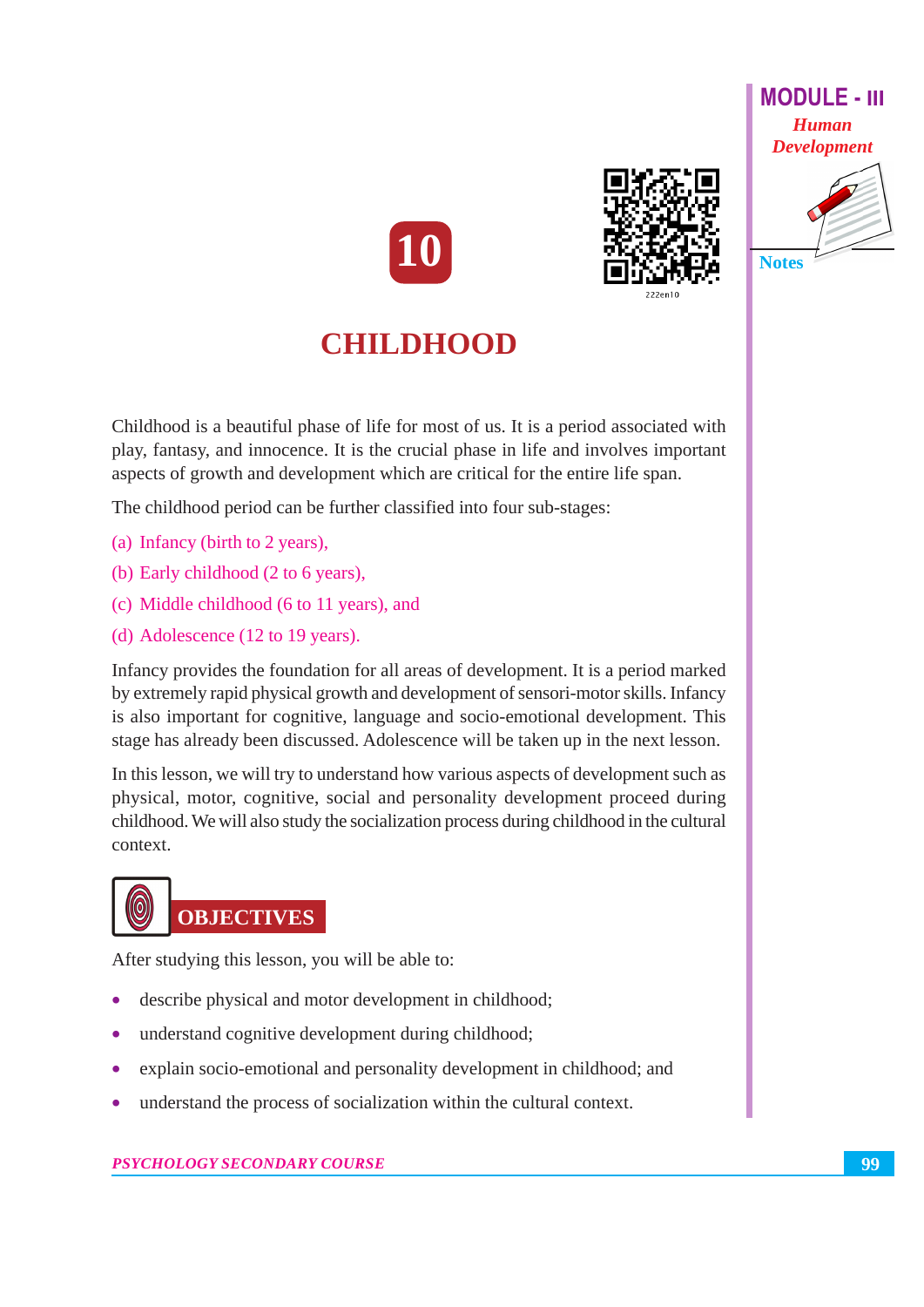



**10.1 PHYSICAL AND MOTOR DEVELOPMENT IN CHILDHOOD** 

While physical growth is extremely rapid during infancy, it is comparatively slower in childhood. As the child's body size, height and weight increase, there are also changes in muscular and skeletal structure. This leads to development of several motor skills in childhood. The studies have shown certain universal trends in both physical and motor development.

The sequence of physical and motor development is fairly uniform across different cultures. Yet there are large **individual differences**. One child may walk at 10 months, while another may walk only at 24 months. The major milestones of physical and motor development in infancy and childhood are given in Table 10.1

## **Table 10.1: Milestones of Physical and Motor Development**

| Lifting chin up while lying on stomach                               | 1 month              |
|----------------------------------------------------------------------|----------------------|
| Lifting head and chest                                               | 2 months             |
| Rolling over                                                         | 4 months             |
| Picking up objects with palm without sitting with support            | 5 months             |
| Finer use of thumb and fingers                                       | 7 months             |
| Sitting alone (without support)                                      | 8 months             |
| Standing with support (holding on to furniture)                      | 8-9 months           |
| Crawling                                                             | 9 months             |
| Standing independently                                               | 9-10 months          |
| Taking few steps without holding on and walking holding on           | $12-13$ months       |
| Grasping objects with thumb and forefingers                          | $13-14$ months       |
| Walking alone                                                        | 15 months            |
| Running and climbing stairs                                          | 2 years              |
| Walking on tip toe                                                   | $2\frac{1}{2}$ years |
| Riding a tricycle                                                    | 3 years              |
| Throwing ball over head, walking down stairs with one foot to a step | 4 years              |
| Copying a complex figures                                            | 6 years              |

Understanding of physical and motor development is extremely important as it provides the basis for the development of child's personality, social and emotional development. It helps establish emotional bonding between the child and the mother figure. It also helps mastery over the child's own body and movements.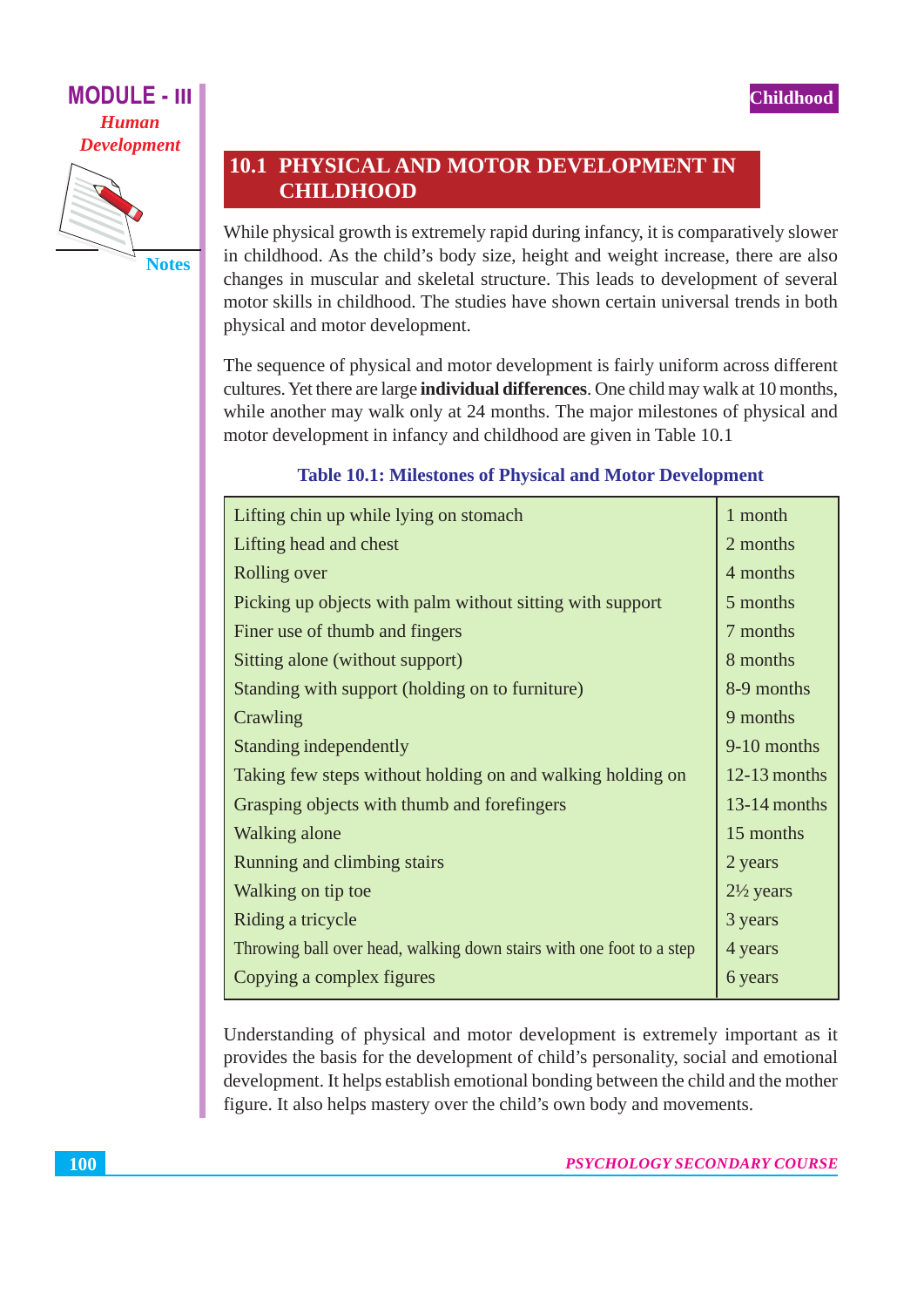## **A. Gross and Fine Motor Development**

Motor development is usually classified into 'gross motor' and 'fine motor' categories. Gross motor development refers to control over large muscle groups that enable the child to get around, e.g. crawling, standing and walking. They usually involve the limbs or the whole body. Fine motor development refers to control over smaller muscle movements e.g. grasping, pinching etc. Fine motor skills are necessary to engage in smaller, more precise movements, generally using the hands and fingers. Fine motor skills are different than gross motor skills which require less precision to perform the daily tasks.

| <b>Child's age</b>       | <b>Activities involving Fine Motor Skills</b>                                                    |
|--------------------------|--------------------------------------------------------------------------------------------------|
| 0 and 3 months           | Holding an object                                                                                |
| 3 and 6 months           | Trying to reach out for objects, putting things in mouth                                         |
| 6 months and 1 year      | Trying to hold food, using hand and fingers to play<br>games                                     |
| 1 year and $1-1/2$ years | Scribble on paper, trying to play throw and catch with<br>the ball                               |
| $1-1/2$ and 2 years      | Drawing lines with pencil, using a spoon to eat food                                             |
|                          | with little help                                                                                 |
| 2 and 3 years            | Brushing teeth and buttons cloths with help                                                      |
| 3 and 5 years            | Builds using building blocks, uses a pencil to draw,<br>turn pages of a book                     |
| 5 and 7 years            | Draws various shapes very easily, brushes and combs<br>without support, cuts shapes very clearly |

#### **Table 10.2: Gross and Fine Motor Development Milestones**

## 10.1. 3 Physical and Motor Development in Early Childhood (2-6 years)

Early childhood covers the period from 2 to 6 years. It is also known as the preschool stage. The child who has become mobile is now able to widen the sphere of activities beyond the immediate family. Through interaction with the wider society and the environment the child learns the rules of appropriate social behavior of and develops mental abilities which prepare him/her for formal education and schooling. Most infants appear to be quite clumsy in their physical and motor activities. But gradually their locomotion skills become refined and graceful. Body balance while walking and running improves noticeably. A 3-year-old can run in a straight line and jump smoothly without falling down. A 4-year-old can skip, jump on one foot and catch a large ball thrown from a distance.

**MODULE - III Human Development Notes**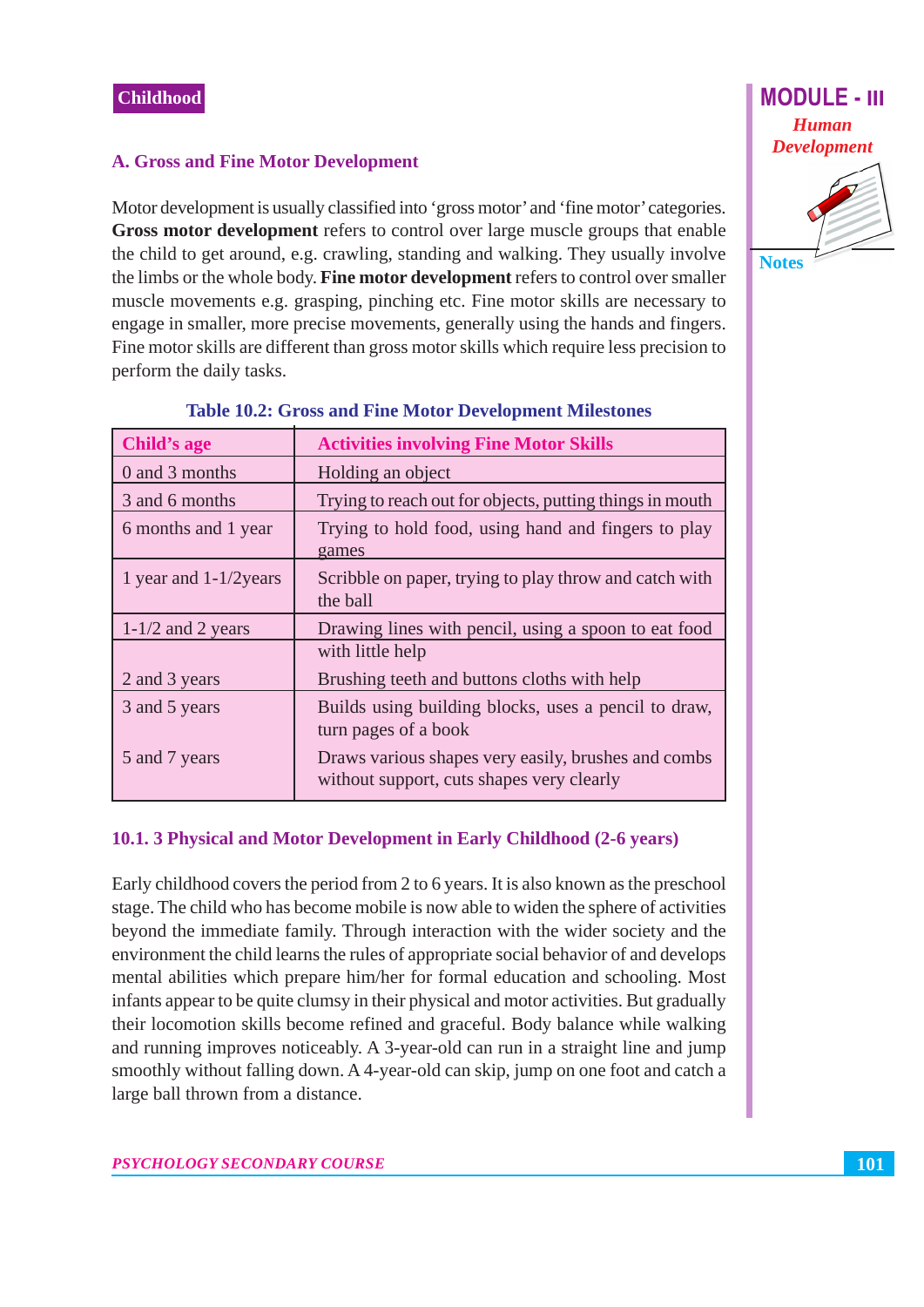$\bullet$ 



## **Development of Fine Motor Skills during Childhood**

- 2-3 vears: Undresses self and assists with dressing, Copies a circle and a cross, Strings four large beads, Turns a single page, Snips with scissors on a line, Buttons/unbuttons large buttons.
- 3-5 years: Copies a square, Prints own name tripod pencil grasp, Ties shoelaces, Cuts on line continuously, Prints some capital letters.
- 5-7 years: Copies a triangle, Cuts our simple shapes, Copies first name, Prints numerals 1 to 5, Color within lines, Pastes and glues appropriately

Between 2 and 3 years, young children stop "toddling," and develop a smoother gait. They also develop the ability to run, jump, and hop. They can participate in throwing and catching games with larger balls.

Children who are 3 to 4 years old can climb up stairs using a method of bringing both feet together on each step before proceeding to the next step. However, they may still need some assistance to prevent fall as they are likely to be unsteady in this new skill. Children of this age can jump and hop higher as their leg muscles grow stronger.

During this period, children become better at catching and throwing, can hit a stationary ball with a bat, learn to ride a tricycle, and can kick a ball placed directly in front of their bodies. They can create things with their hands, such as building towers out of blocks, molding clay into rough shapes, and scribbling with a crayon. Children of this age often begin showing a preference for using one hand more often than the other, which is the beginning of becoming left or right-handed.

Between 3 and 4 years, children improve in eating food themselves and can use utensils like forks and spoons. They can now hold a crayon or pencil by the writing hand rather than just grasping it with the fist. They can also make twisting motion with their hands, useful for opening door knobs or twisting lids to open jars. Most children are toilet trained by 4 years of age.

As children reach the age of schooling, the rate of physical growth becomes slower until puberty when there is a rapid 'growth spurt'.

By the age of six, the child is physically capable of coordinated actions which require body balance. Small muscle coordination required for fine motor activities, such as putting on shirt buttons or copying a simple figure, improves quite dramatically during the early childhood years. Children can also complete other self-care tasks beyond dressing and undressing, such as brushing their teeth and combing their hair. Children of this age can also independently feed themselves without an adult's immediate supervision or help.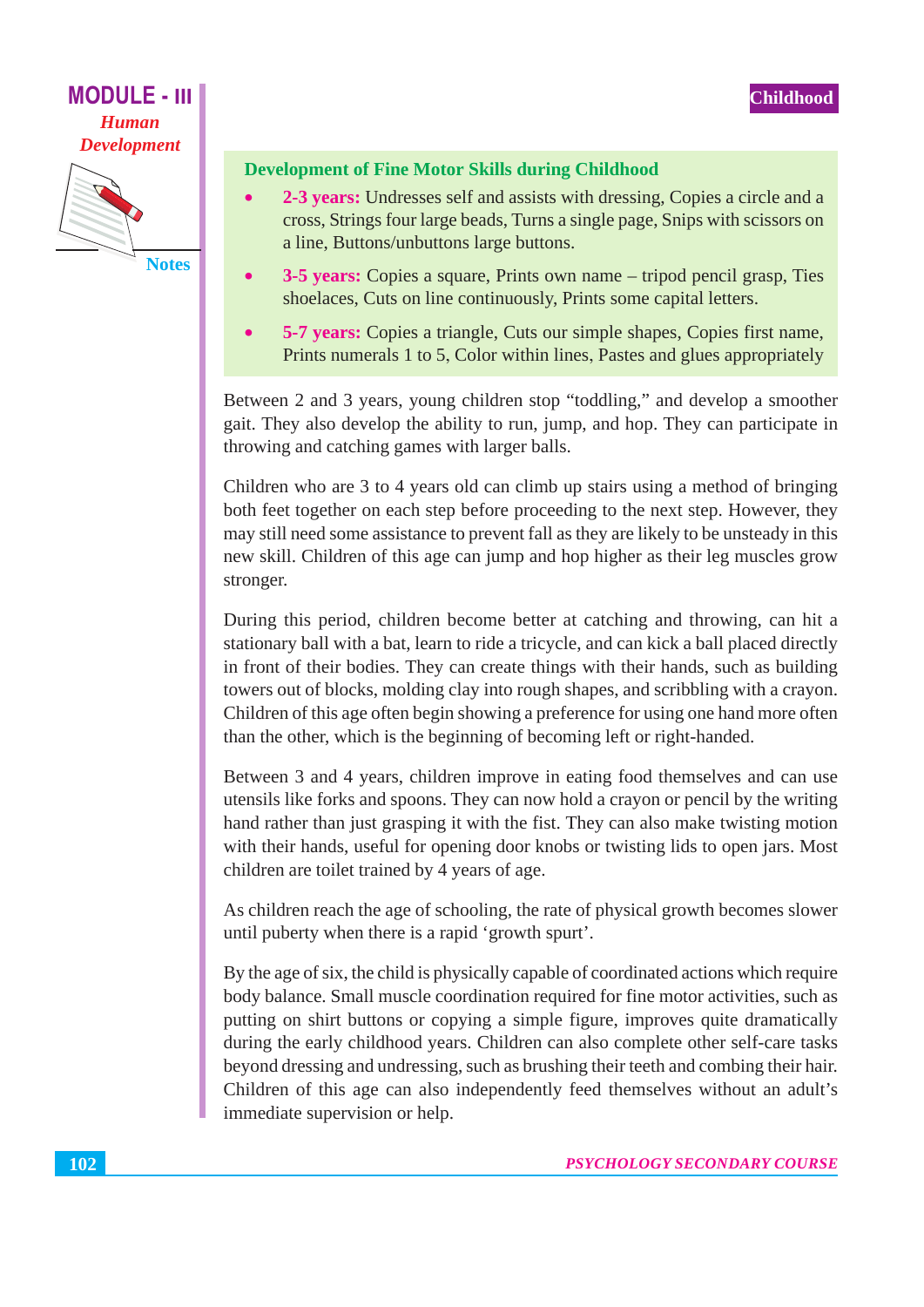During 5 to 6 years of age, young children continue to refine the earlier skills. They can run faster and can start to ride bicycle with training wheels for added stability. In addition, they can step sideways. Children of this age begin mastering new forms of physical play such as the jungle gym, and begin to use the see-saw, slide, and swing on their own.

### **Development in Middle Childhood (6-11years)**

During this period physical growth becomes more gradual and rate of overt change becomes slower until puberty at about 11-13 years when there is again a rapid 'growth spurt'. There are changes in height, weight and muscular strength and swiftness. During this period, there are large gender differences. Girls are slightly shorter than boys during 6 to 8 years but then the trend reverses. Girls start putting on weight. A 10 year old girl may look taller and heavier than a boy of the same age. The growth spurt for boys comes later than for girls.

During this period, children achieve greater control over large and small muscle groups. They keep getting stronger, faster and attain better motor co-ordination. School children are energetic and enjoy all types of outdoor games. Increase in cognitive capacity also helps them learn the rules of new games.

The 6-7 year-old children can copy complex figures such as a diamond, color patterns and figures and assemble tools and model toys. They also become more skillful in games requiring skillful eye-hand coordination such as throwing, catching and hitting targets. They continue to refine fine motor skills and build upon earlier skills.

# **INTEXT QUESTIONS 10.1**

Write short answers to the following questions:

- 1. Give names of any 3 gross motor skills developed in childhood.
- 2. Give names of any 3 fine motor skills developed in childhood.

## **10.2 COGNITIVE DEVELOPMENT**

Cognitive development refers to the way children learn and process information. It includes improvement in attention, perception, language, thinking, memory and reasoning.



**Notes** 

103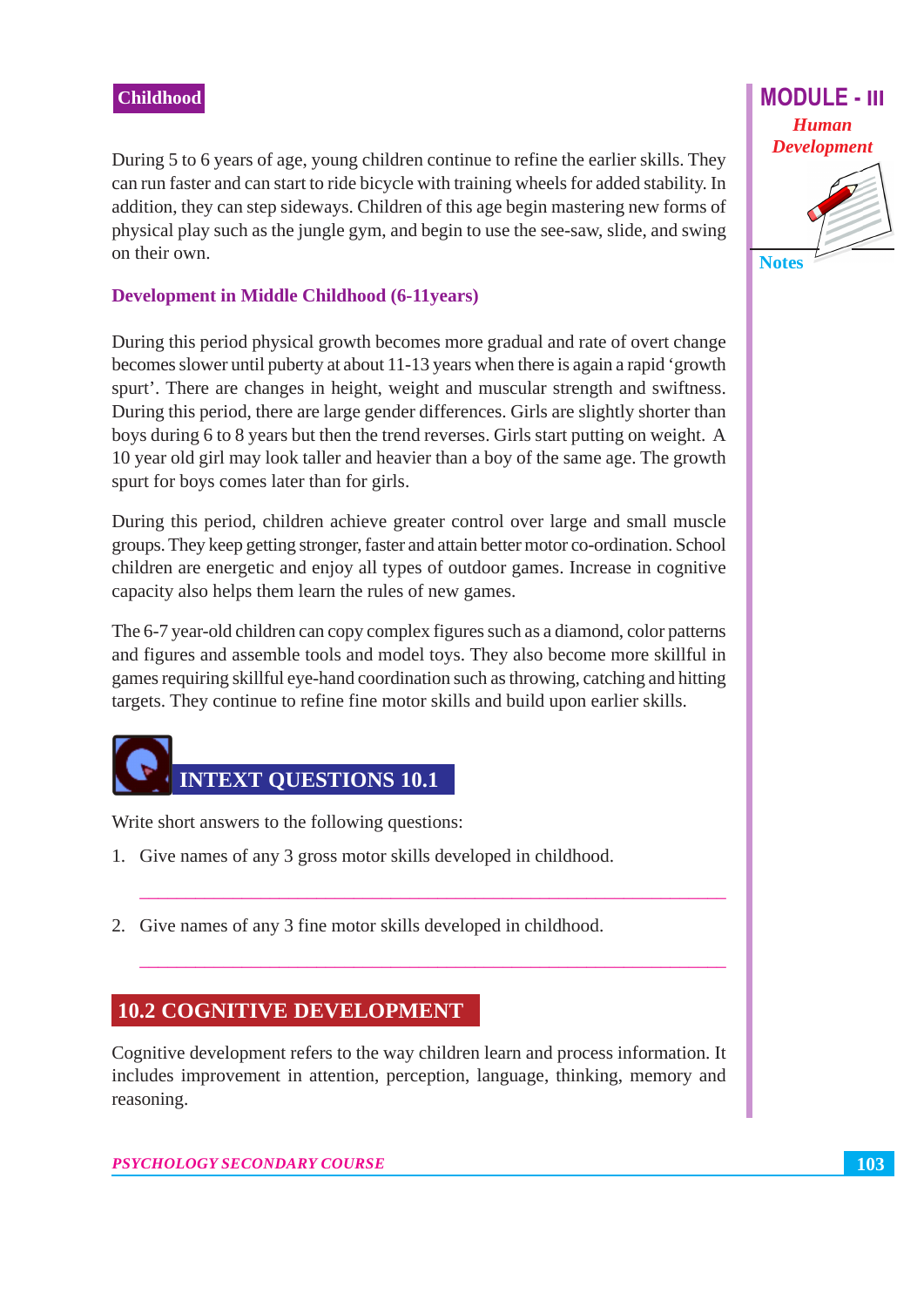## **MODULE - III Human Development**



**Notes** 

According to Piaget's cognitive developmental theory, our thoughts and reasoning are part of adaptation. Cognitive development follows a definite sequence of stages. Piaget described four major stages of cognitive development:

- Sensori-motor stage (Birth-2 years)
- Pre-operational stage (2-7 years)
- Concrete operational stage (7-11 years)
- Formal operational stage  $(11 + years)$  $\bullet$



Fig 10.1: Piaget's Cognitive Development Theory

The following section takes a look at cognitive development through childhood as indicated by Piaget's theory.

## **Cognitive Development in Early Childhood (2 to 6 years)**

During this period children become increasingly proficient in using symbols such as words and images to represent a variety of objects, situations and events. By the time children enter school they have a reasonably good vocabulary. In fact, children are very receptive at learning language when they are exposed to multiple languages in different contexts. They often grow up as bilingual or multilingual children. They have better understanding of language compared to monolingual children who use only one language.

Capacity for sustained attention improves during the early childhood. A 3-year-old child may persist on a task such as coloring with crayons, playing with toys or watching television for not more than 15-20 minutes at a stretch. By contrast, a 6year-old can be found to be working on an interesting task for an hour or more. Children also become more selective in their attention. As a result their perceptual skills also improve.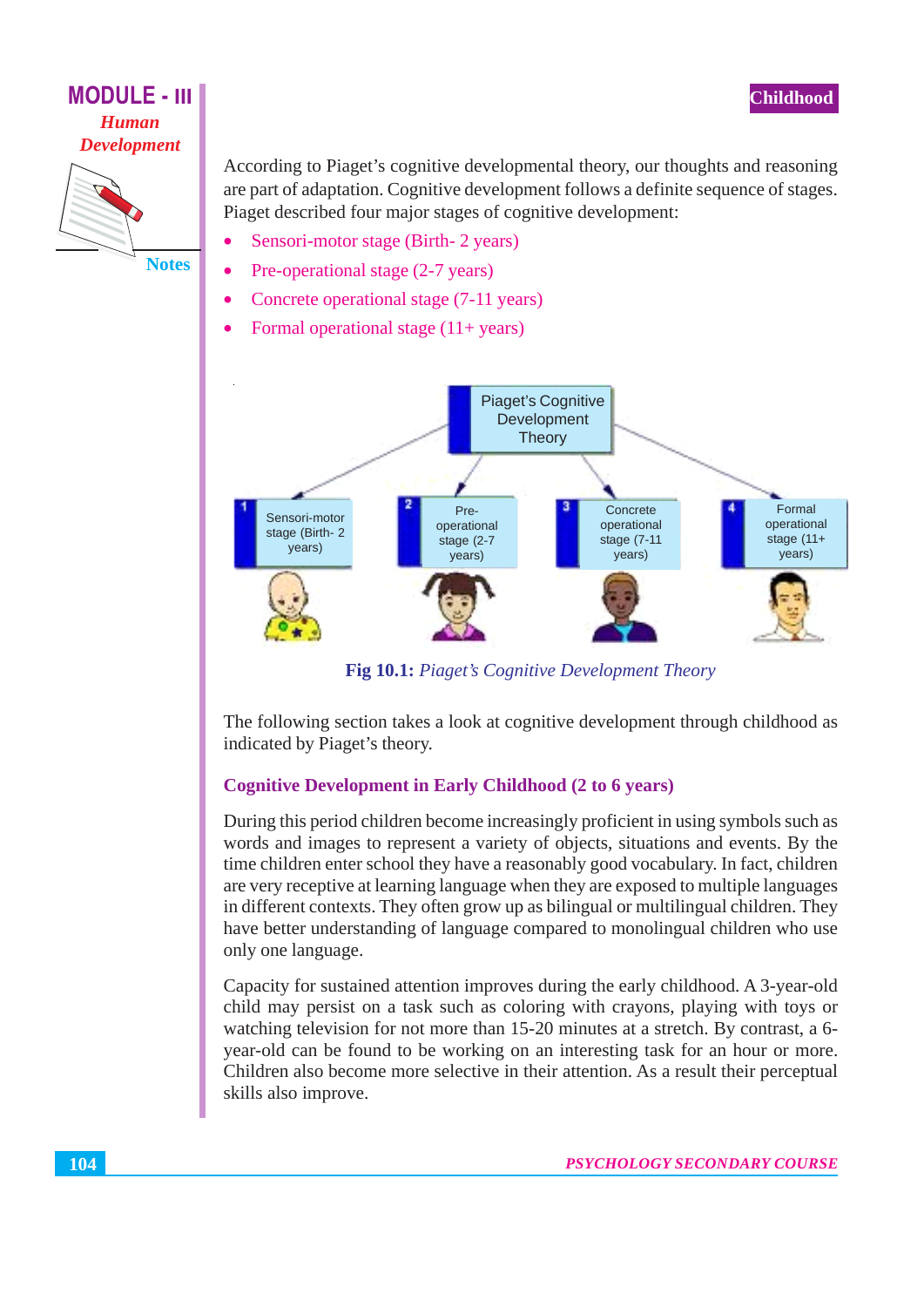Thinking becomes more logical and capacity to remember and process information also improves. Through interaction with the environment the child learns the rules of appropriate social behavior which prepare him/her for schooling.

Early childhood, from 2 to 6 years, is the phase when the child progresses through the Pre-operational stage. There are 2 sub-stages of the Pre-operational Stage:

#### a) Symbolic Function (2 to 4 years)

#### b) Intuitive Thought (4 to 7 years)

During the Symbolic Function sub-stage, children can create mental images of objects and store them in their minds for later use. For example, such a child can draw a picture of or pretend to play with a puppy that is no longer present there.

Children can talk about people who are traveling, or who live somewhere else. They can also talk about or draw places they visited, as well as create new scenes and creatures from their imagination. Children can also use their mental images of things to role-play in games.

Piaget also believed that pre operational children have a style of thinking characterized by **Egocentrism**, or the inability to see the world from some one else's point of view. According to Piaget, children with egocentrism explain situations from their own perspective and understanding.

The next sub-stage in Piaget's Preoperational cognitive development stage is the Intuitive Thought sub-stage, which spans ages 4-7 years. Children in this substage of development learn by asking questions such as, "Why?" and "How come?" Piaget labeled this "intuitive thought" because he believed that children at this stage tend to be so certain of their knowledge and understanding that they are unaware of how they gained this knowledge in the first place. These children show "Centration". They focus on one characteristic of object and base their decisions or judgment on that only.

During early childhood, children's ability to understand, process, and to produce language also improves rapidly. There is a 'language explosion' between 3 and 6 years. At age 3, their spoken vocabularies consist of roughly 900 words. By age 6, spoken vocabularies expand dramatically to anywhere between 8,000 and 14,000 words.

As children move beyond using two word sentences, they start to learn and understand grammar rules. Beyond growing their vocabularies, young children start expanding their ability to use different forms of words (e.g., irregular verbs such as "She brought" rather than "She brang")? They also begin to form more complex sentences.

## **B. Cognitive Development in Middle Childhood**

Children at the middle childhood level are full of curiosity and are keen to explore the environment. Memory and conceptual knowledge improve, facilitating logical

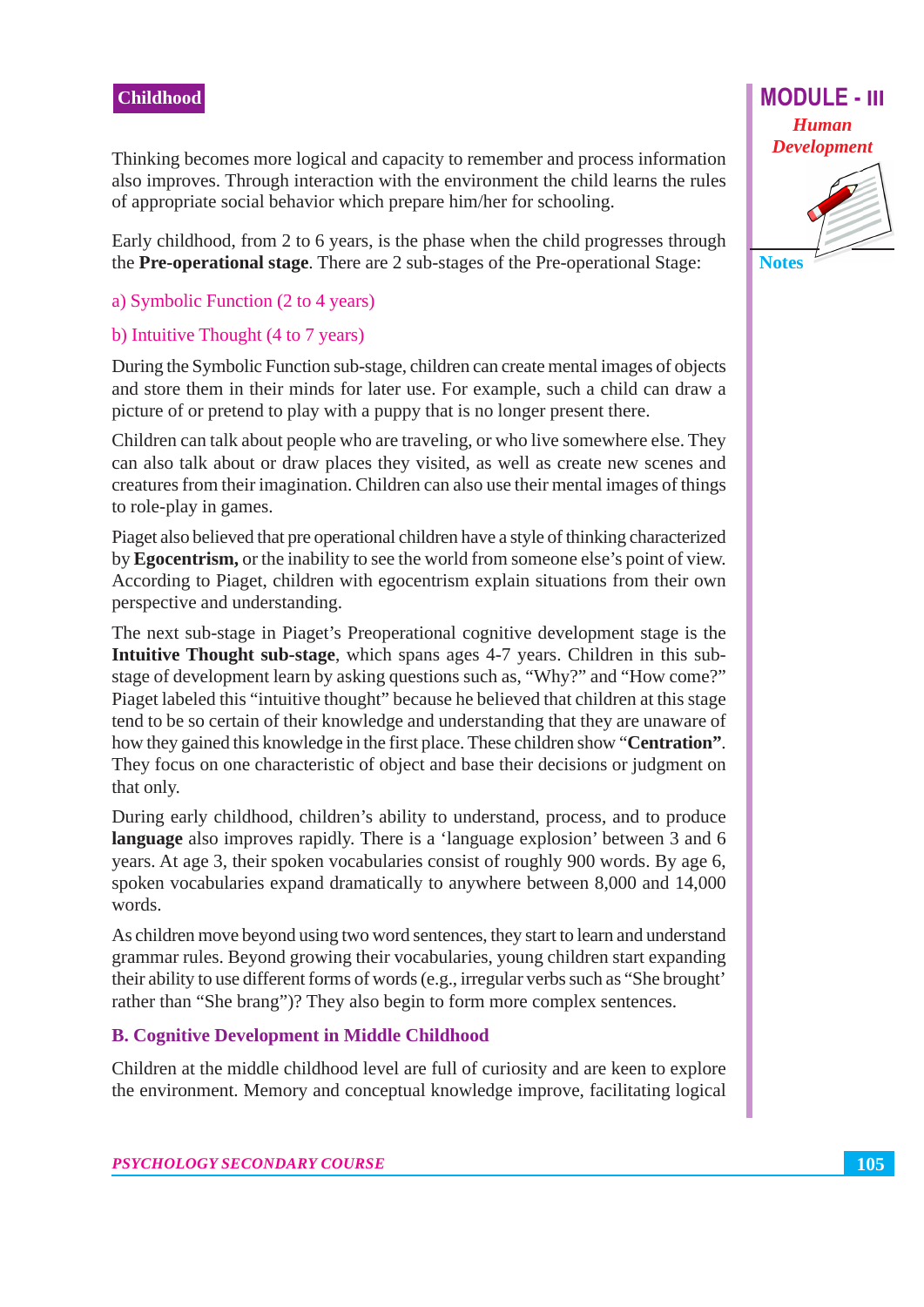## **MODULE - III Human Development**



thinking beyond the immediate situation. Children can also engage in aesthetic activities such as music, art and dance and develop hobbies of their own.

In Piaget's theory, characteristics of the **Concrete Operational Stage** during middle childhood are as follows:

- Understanding of logical principles.
- Improvement in spatial reasoning.
- Logical thinking limited to real and concrete situations.  $\bullet$

In middle childhood years, language development proceeds in many ways. More than just learning new words, children are acquiring more adult definitions of the words they know. They create relationships among words, understand synonyms and antonyms, and understand how prefixes and suffixes affect word meaning.

## **INTEXT QUESTIONS 10.2**

- 1. Write short answers to the following questions:
	- a. List any 3 major features of the pre-operational stage.
	- b. Describe any 3 major achievements of the concrete operational stage.

## **10.3 SOCIO-EMOTIONAL AND PERSONALITY DEVELOPMENT**

Infancy is a period when basic emotions are established, and the child progresses in both emotional expression as well as recognition of emotions in others. During early childhood, children typically start to develop self-conscious emotions like shame and guilt as they start evaluating themselves, instead of simply reacting to caregivers' or other adults' evaluations.

As children become increasingly self-aware, more effective at communicating, and better at understanding the thoughts and feelings of others, their social skills improve. They become skilled at modifying and expressing their emotions to fit different social situations. For example, one child may feel angry, but he/she knows that having a tantrum at school is inappropriate. Another child learns that acting pleasant and happy, even though she is actually feeling shy, is a better way to meet people in a birthday party when she does not know many of the other children. Changing or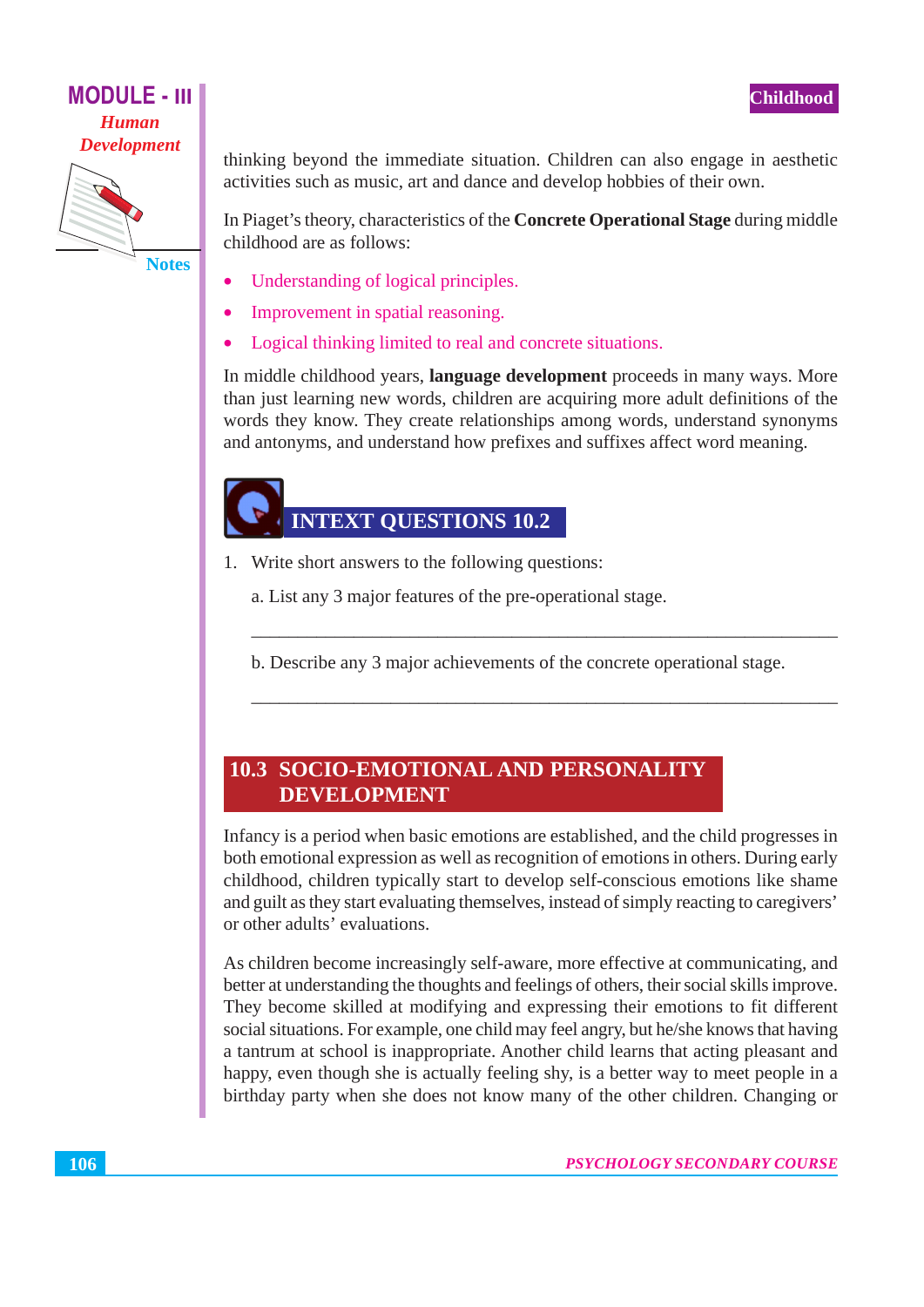**Notes** 

controlling one's emotions in social situations is an important skill that allows children to fit in with groups and helps in creating interpersonal relationships.

Another emotional capacity that develops during early childhood is empathy, which is an important component of positive social behavior. As with other emotions, the development of empathy depends on cognitive and language development.

Learning how to appropriately express and deal with anger, aggression, and fear is a valuable life and social skill. Young children often need plenty of guidance and positive discipline in order to learn how to control their anger. Parents and caregivers not only directly teach ways of controlling emotions, but also indirectly influence children's behaviour by acting as role models.

As infants grow, they begin to mature in their ability to interact with others socially. A child's main developmental task is to create bonds and connect with primary caregivers. In contrast, young children branch out and began to create other social relationships. When interacting with other children of their age, such as peers at day care or preschool, they engage in parallel play in which they play beside each other without truly interacting with each other.

Young children begin to play more cooperatively. In cooperative play, they engage in the common activity in a small group. Often, these first forms of cooperative play include pretend or symbolic play. As they continue to develop socially with peers, they often enter a stage of rough and tumble play which includes running, racing, climbing, or competitive games. This is the stage when social skills such as learning to take turns and follow simple group rules and norms are practiced.

## **B. Middle Childhood**

During this period children show fast change in social relationships. They use social comparison to distinguish themselves from others. They start seeing things from other's perspective. A child begins to weigh self-worth and increasingly compares himself/herself with peers.

Children are now able to understand emotions of pride and shame and can experience more than one emotion in a given situation. They can suppress or conceal emotions more effectively and use self-acquired strategies to cope. In this period, children internalize or begin to control their values and feelings from within. They start making judgments at this age that impact moral development.

Gender differences are observed during middle childhood. Girls may attach greater importance to good interpersonal relationships and the family while boys may emphasize the importance of social prestige.

A prevalent problem among children of this age group is of bullying. Researchers have found that bullies display certain characteristics, such as being intrusive, having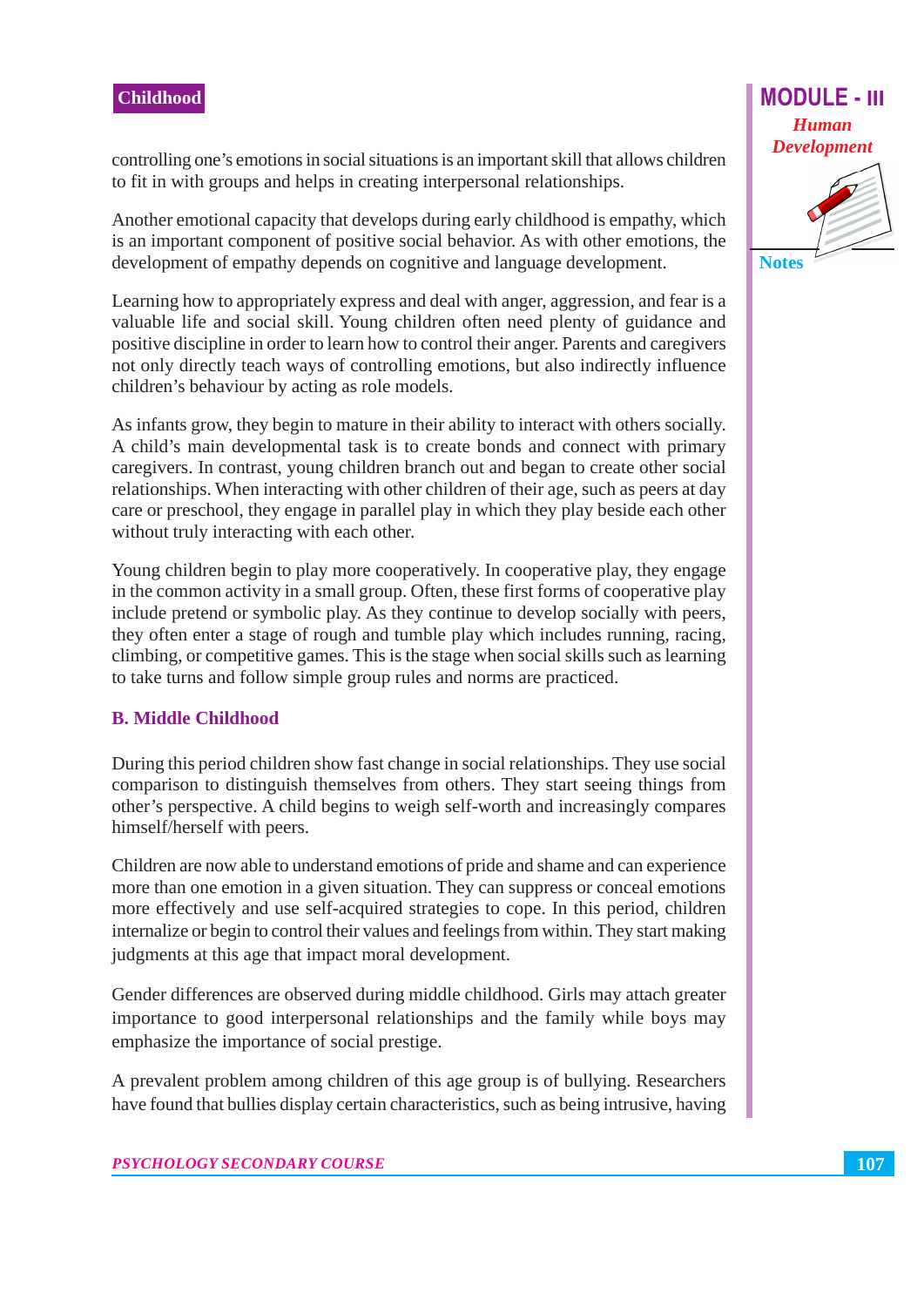

demanding but unresponsive parents. Victims are often depressed and have lower self-esteem.



Fig 10.2: Girls at play

In middle childhood, self-concept changes from a focus on observable characteristics and typical behavior and emotions to an emphasis on personality traits, positive and negative characteristics, and social comparisons. The child begins to see his or her own strengths and limitations. This helps the move towards achievement of an identity.

# **INTEXT QUESTIONS 10.3**

- 1. Fill in the blanks in the following statements:
	- a. The development of empathy depends on \_\_\_\_\_\_\_\_ and \_\_ development.
	- b. Girls in middle childhood attach more importance to good relations while boys give more importance to own social
	- c. A child who is liked by some but disliked by other peers is called \_\_\_\_\_\_\_.
	- d. When two children are playing without interaction, it is called \_\_\_\_\_\_\_\_\_\_\_\_\_\_ play.
	- e. An internal determiner of emotional development is the child's

## **10.4 SOCIALIZATION**

The process of acquiring norms, values and beliefs, which are considered significant in a society, is called socialization. It is the process of transmitting cultural values, preferences and patterns of behavior to children. This is done by various processes,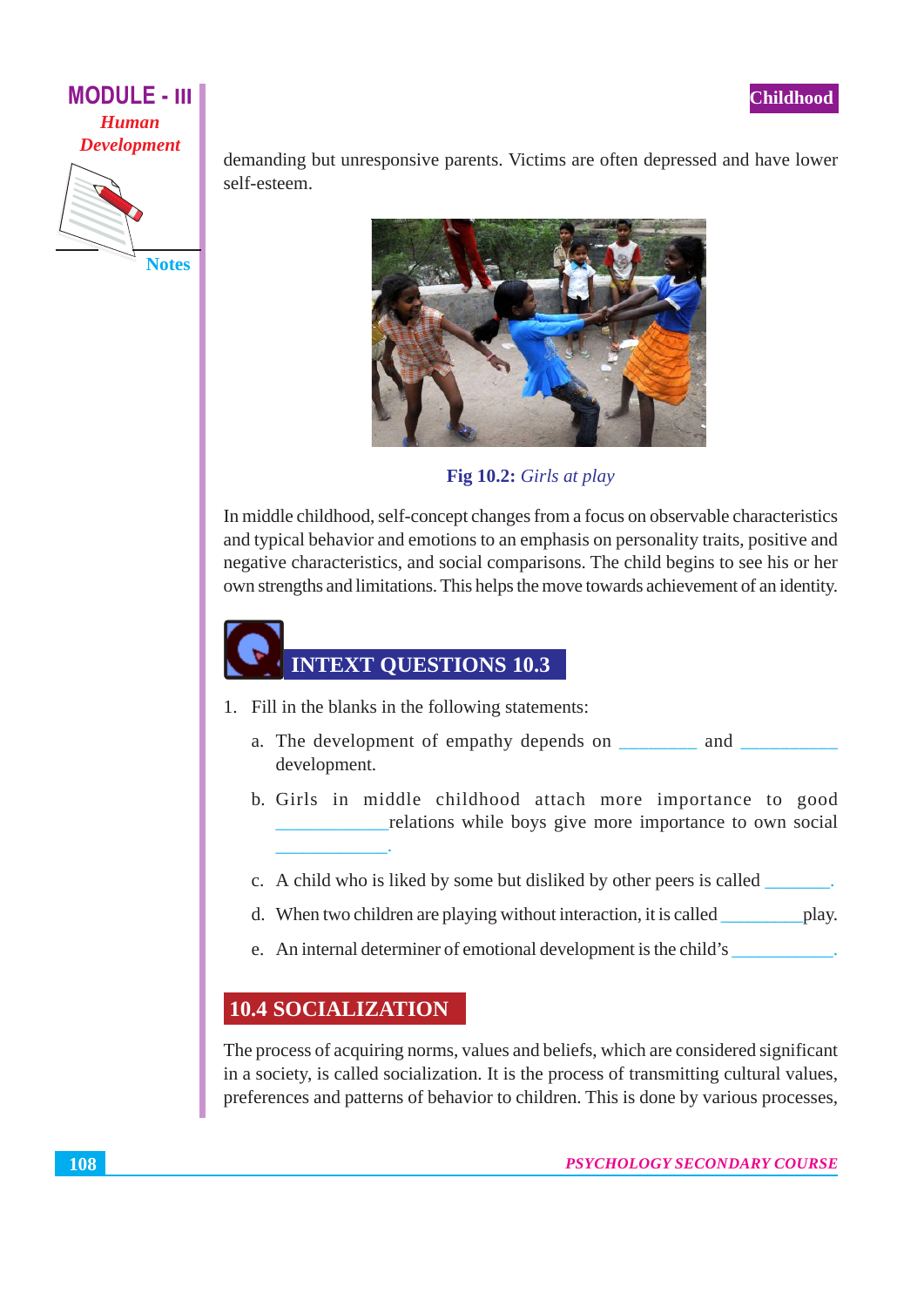institutions and people. Socialization involves regulating children's behavior and disciplining their undesirable or inappropriate behavioral tendencies.

Parents, families, children's peer groups, schools, religious institutions and mass media such as television are some important agents of socialization. They influence the process of child rearing directly as well as indirectly and reinforce culturally appropriate modes of thought and behaviour.

Early childhood is a crucial period of development because during this period children learn a great deal about the norms, conventions and practices in their families, society and culture. They acquire language and learn the fundamentals of culture. The primary socializing agents during this period are the family members.

Middle childhood is the time when influence of peers and school becomes prominent, though family context remains important. The effect of media such as television and computers is undeniable. This is the time when social stereotypes and prejudices are most likely to develop.

Much research has been done on the impact of **parenting styles** on the socialization of the child. There are 4 main types of parenting styles:

- 1. **Authoritarian style:** demanding, controlling, insensitive parenting
- 2. Permissive style: indulgent, non-demanding parenting
- 3. **Authoritative style:** firm, consistent parenting, reasons given for discipline.

Neglectful or uninvolved style disintersted uncaring, low control and communication.

Besides family, peers, media and school, there are other factors which influence the socialization process. Ethnicity and socio-economic status of the parents makes an impact on the child's development directly and indirectly. Ethnicity is linked to family size, structure, education, income, composition, extended networks.



Fig 10.3: Children from low SES home

**PSYCHOLOGY SECONDARY COURSE** 



**Notes**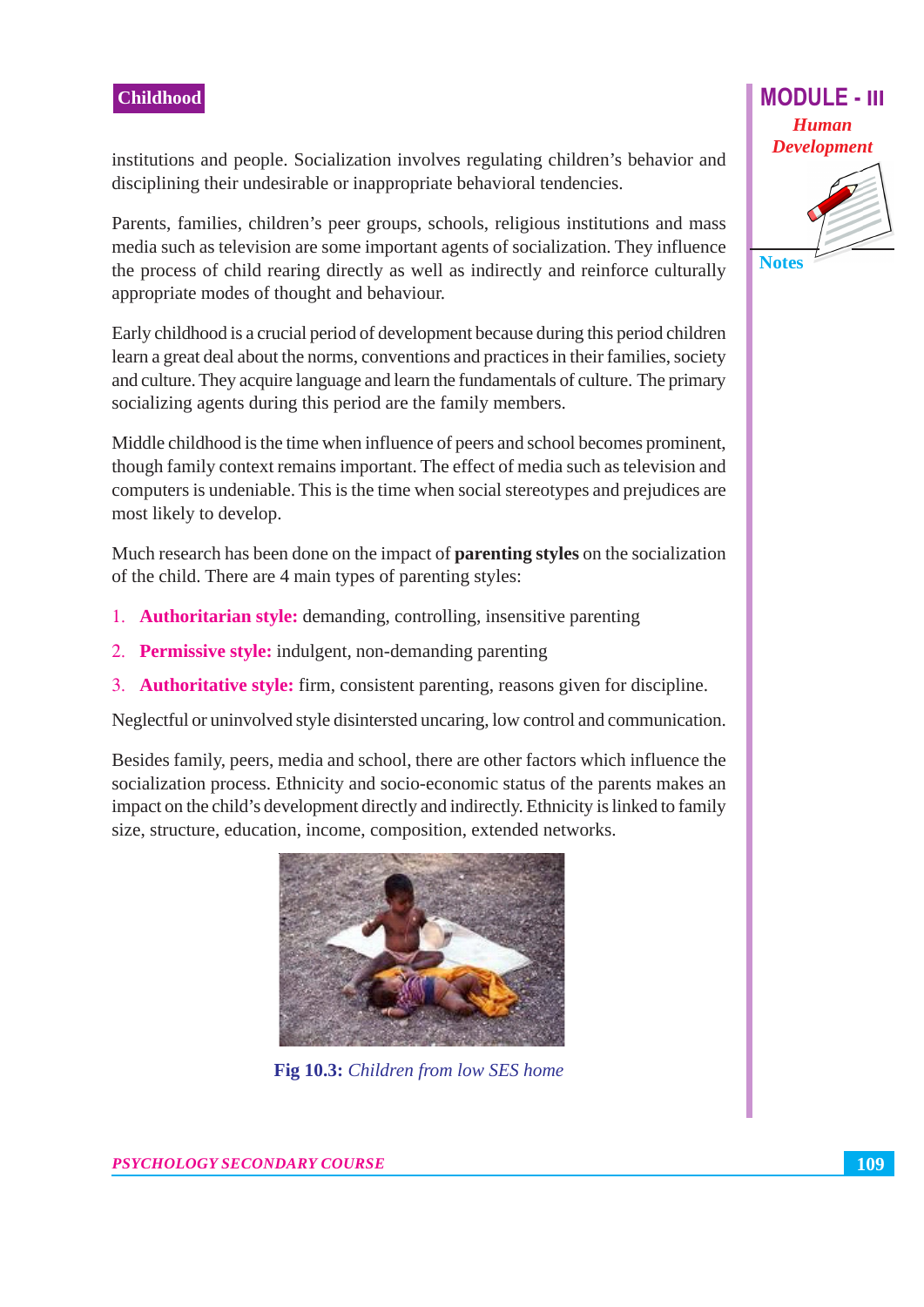



Fig 10.4: Child in high SES family

## **INTEXT OUESTIONS 10.4**

- 1. Give brief answers to the following questions.
	- What do you understand by the term 'Socialization'? a.
	- b. State the major types of parenting styles.

## **WHAT YOU HAVE LEARNT**

- Physical development continues during early and middle childhood, but the rate is slower than in infancy.
- There are gender differences in physical growth as girls tend to have a growth  $\bullet$ spurt earlier than boys during middle childhood.
- Gross motor development is rapid during early childhood.  $\bullet$
- During middle childhood, children continue to develop gross and fine motor  $\bullet$ skills, while there is marked improvement in muscular control and eye-hand coordination.
- In early childhood the child is in the pre-operational stage of cognitive  $\bullet$ development.
- In middle childhood, the child reaches the concrete operational stage, when conservation, transformation, seriation and logical thinking are acquired, but the child still finds it difficult to deal with abstract concepts.
- Emotional development in childhood involves the development of self-conscious  $\bullet$ emotions, and better self-regulation in emotional expression.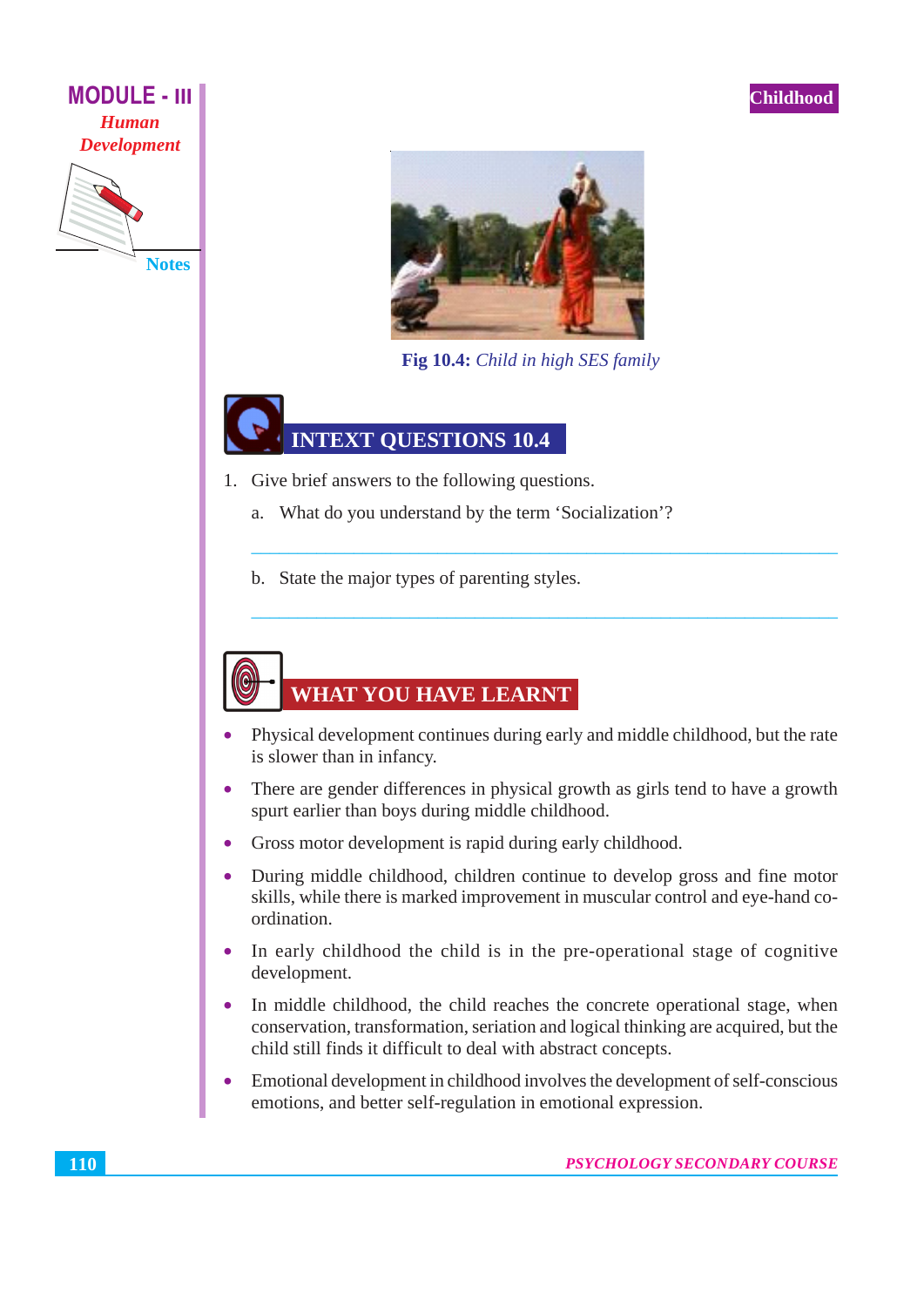- Social development progresses during childhood from parallel play to co- $\bullet$ operative play. In middle childhood, the focus shifts gradually from family to peers and school.
- Peer acceptance is an important determiner of a child's self-esteem and adjustment.
- Socialization is the process of acquiring behaviors, norms, values and beliefs, which are considered significant in a society.
- Parenting style influences the socialization process and personality development of the child.
- Cultural and social factors influence parenting style and attitudes towards child rearing, and hence the socialization process.

# **TERMINAL QUESTIONS**

- a. Discuss the major features of physical development in early childhood
- b. Describe the major features of motor development in middle childhood.
- c. Discuss the main differences between the pre-operational stage and concrete stage of Piaget's theory.
- d. Explain the major features of emotional development in early childhood.
- e. Discuss how cultural factors influence the process of socialization in childhood.

## **ANSWERS TO INTEXT QUESTIONS**

## $10.1$

- 1. a. Crawling, standing, walking
	- b. grasping, pinching, holding pencil

#### 10.2

- 1. a. Craete mental images, store it, talk about events, people create new scenes from imagination
	- b. understanding logical principles improvement in spatial reasoning language development

#### $10.3$

- 1. a. cognitive, language
	- b. interpersonal, prestige

#### PSYCHOLOGY SECONDARY COURSE



**Notes**